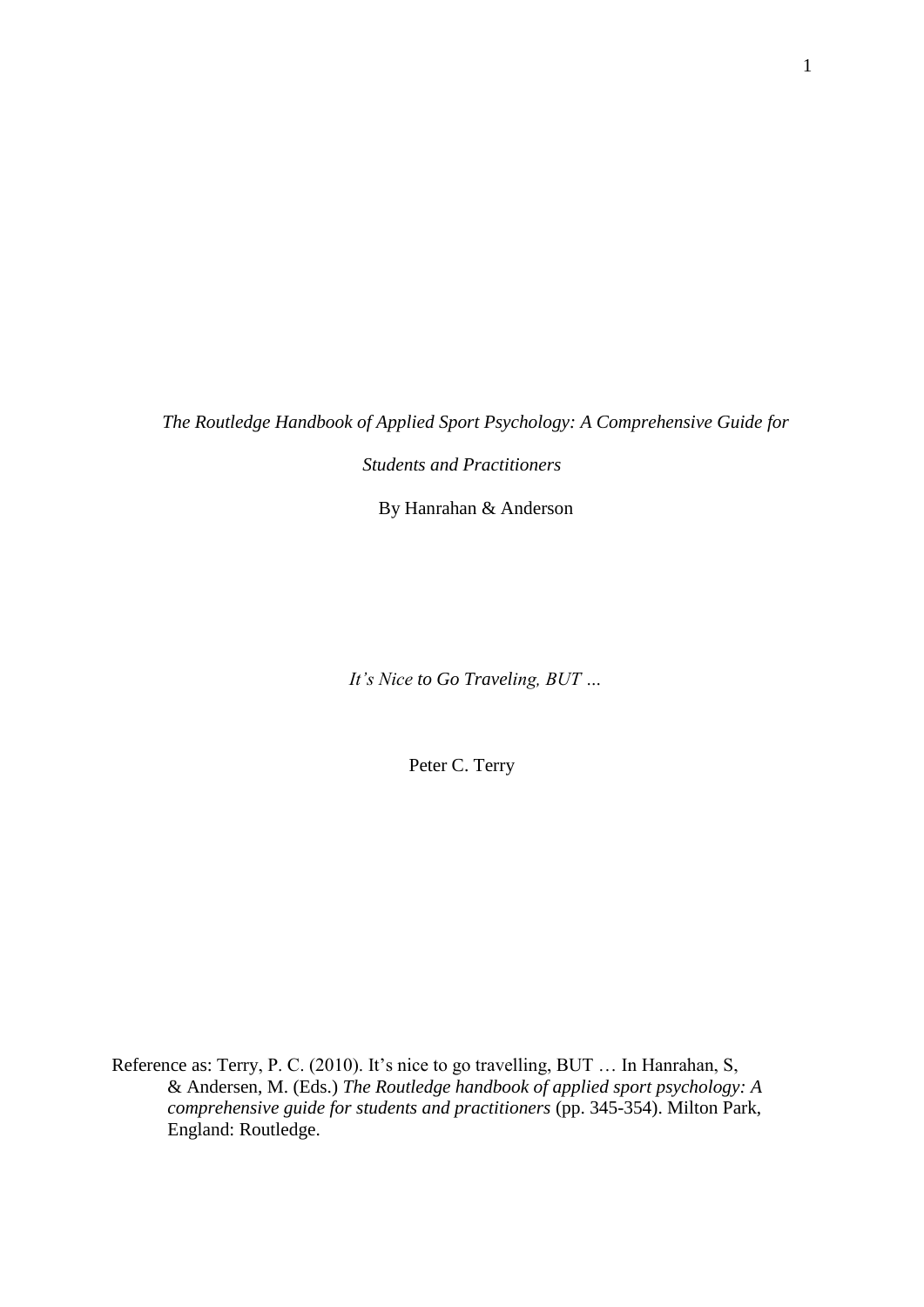Extensive domestic and international travel is a necessity of life for many athletes, particularly those at elite or professional levels. On the one hand, travel opens up exciting opportunities to experience new places, cultures, and people, often providing wonderful memories that will last a lifetime. On the other hand, arduous journeys across multiple time zones are not uncommon and bring with them the challenges of travel fatigue, jet lag, sleep deprivation, and other threats to athletic performance and athlete well-being. Having travelled more than one million miles during the past 25 years in my role as an applied sport psychologist, I have experienced effective and ineffective team travel first hand. <a>Psychological and Physical Effects of Travel

Travel, whether by air, sea, or land, involves a complex interaction of many disparate influences. Activities such as watching beautiful scenery or interacting with friends are perceived by most people as pleasant things to do, whereas sitting for hours in an airplane or waiting to retrieve luggage at an airport are generally seen as less pleasant, sometimes stressful activities. In this section, I will address the influence of jet lag, sleep deprivation, mood responses, and effects of travel on athletic performance.

## <b>Effects of Jet Lag

One of the most fundamental effects of travel involves interference with the human body clock. If you travel rapidly across multiple time zones, your natural cycle for sleeping and waking becomes out of synchrony with the cycle of natural daylight and darkness at your place of arrival. The site of the human body clock is at the base of the hypothalamus, a region of the brain that is ultimately responsible for many of our daily fluctuations in appetite for food and sleep, which cycle over a period of about 24 hours. These fluctuations are known as *circadian* rhythms, from the Latin word meaning "about a day" (see Waterhouse, Reilly, & Edwards, 2004 for a review).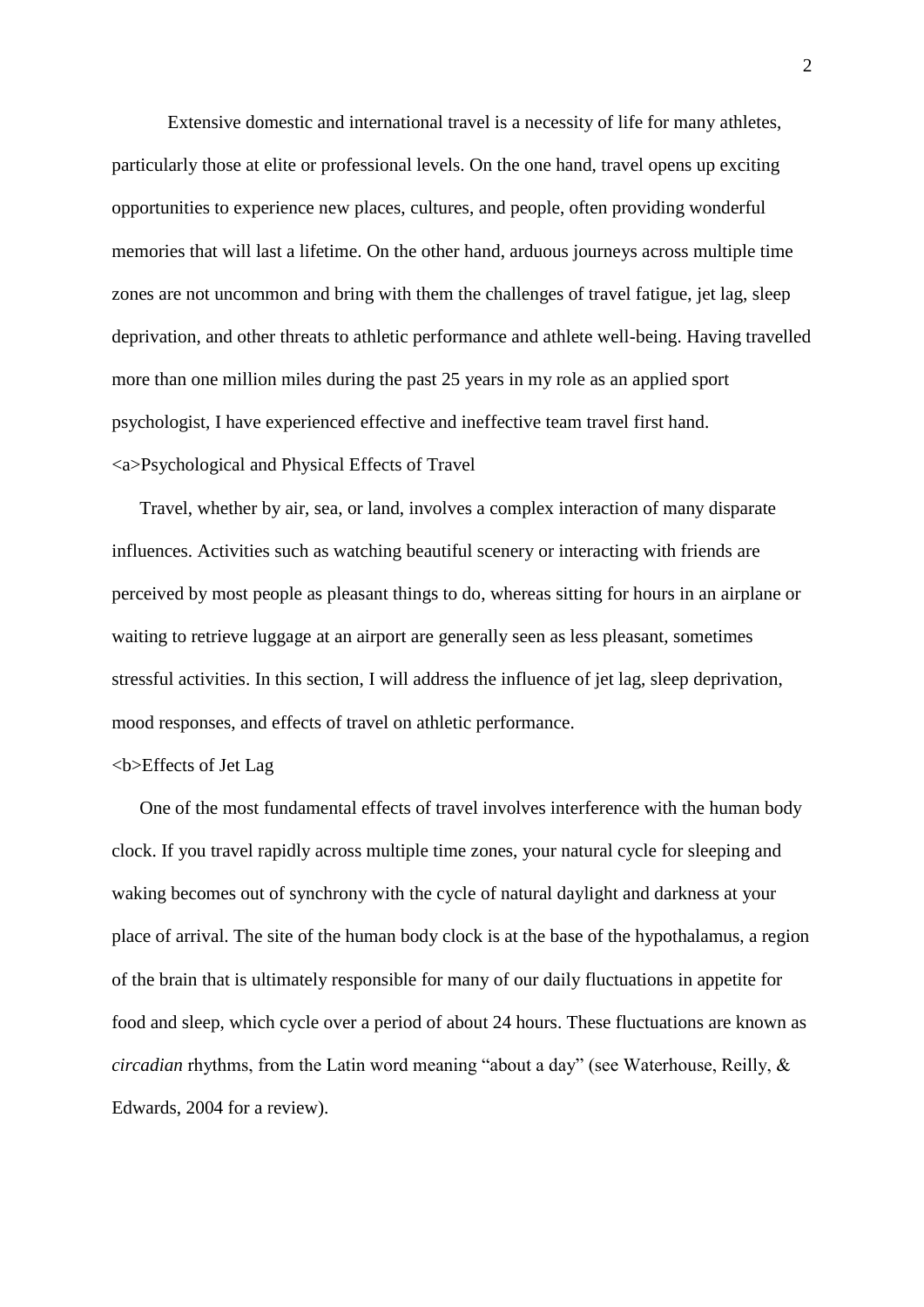Jet lag is, in essence, a mismatch between your body clock and the actual time of day. The severity of jet lag symptoms depends upon several factors, including the number of time zones crossed, the duration of the flight, the time of departure and arrival, and the direction of travel, with travel from east to west generally producing less acute effects than travel from west to east. Common symptoms of jet lag include fatigue, insomnia, dizziness, irritability, gastrointestinal problems, general feelings of weakness, and minor cognitive impairments. Additional possible symptoms include attitude and motivation problems, mood swings, decreased general well-being, and increased perceptions of stress. The effects are usually temporary but can persist for over a week in some cases. The usual rule of thumb that is applied to adjustment to jet lag is one day for every hour of time change, although individual differences are substantial and more (or less) time may be required.

### <b>Travel-Related Sleep Deprivation

During lengthy periods of travel, it is almost inevitable that some sleep deprivation will occur, either in the duration or quality of sleep, or both. Reilly and Edwards (2007) suggested that some aspects of physical performance, such as muscle strength, swim times, and treadmill running, can be maintained in the face of partial sleep deprivation. Importantly, however, they noted that "while athletes may be able to overcome the adverse effects of sleep loss in single all-out efforts, they may be unable to or unwilling to maintain a high level of performance in sustained exercise and in repeated exercise bouts" (p. 278). Also, Spiegel, Leproult, and Van Cauter (1999) demonstrated that sleep debt has a harmful effect on carbohydrate metabolism and endocrine function. After a relatively short period of sleep restriction (6 days of 4 hours per night), physiological functioning that is critical for athletic performance – glucose metabolism and cortisol secretion – was shown to be depressed by 30- 40% compared to a subsequent sleep recovery period (6 days of 12 hours per night) among young, healthy males.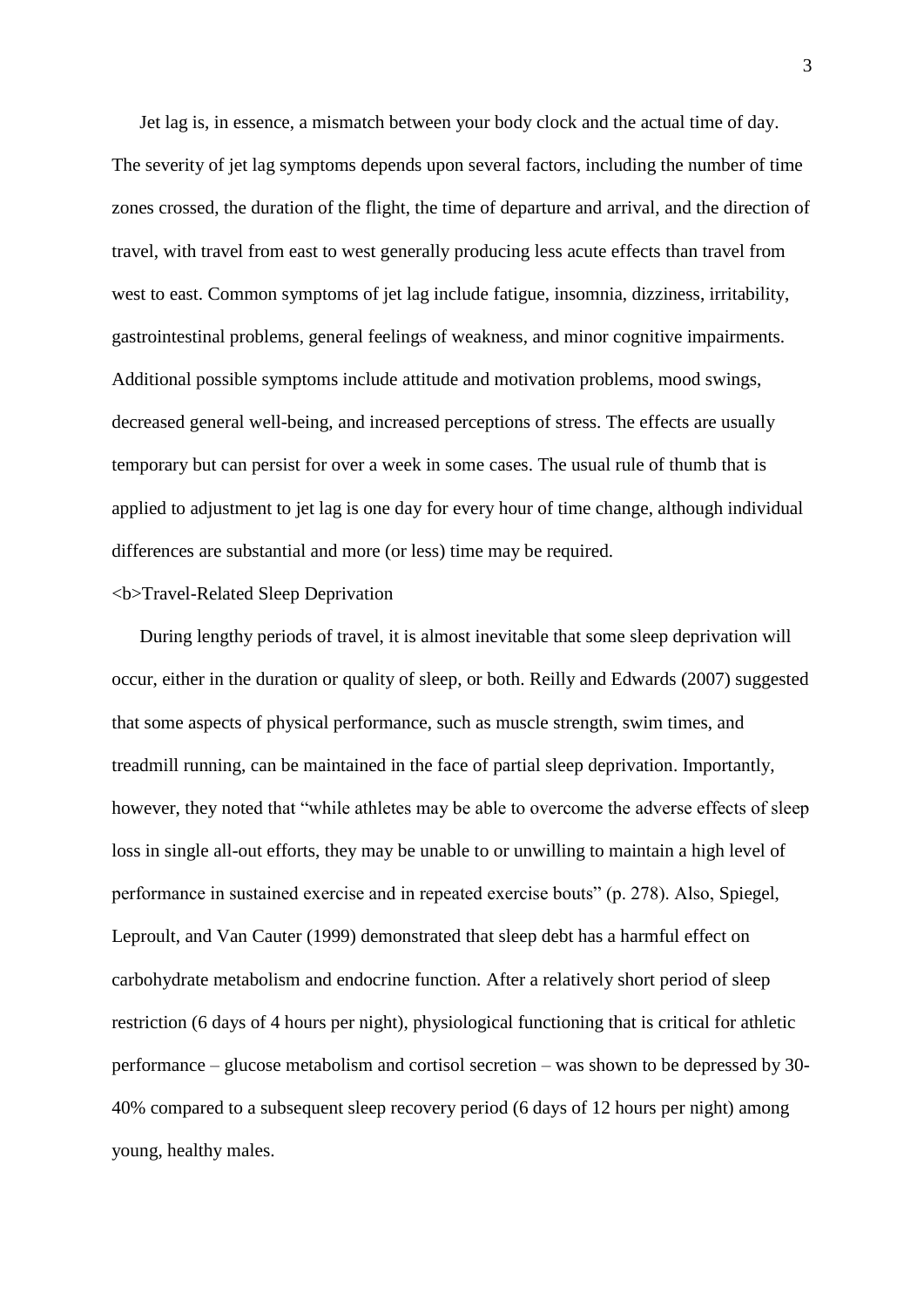Furthermore, there is evidence that intermittent moderate exercise exacerbates rather than ameliorates the negative effects of sleep deprivation on performance-related indices such as reaction time, depressed mood, fatigue, and vigor (Scott, McNaughton, & Polman, 2006). Strategies to minimize the effects of travel-related sleep deprivation, such as using relaxation strategies to induce sleep while travelling, are probably helpful for athletes who regularly travel long distances to competitions.

#### <b>Mood Responses to Travel

Given that mood fluctuations are a common symptom of jet lag and other travel-related matters, there is a strong case for monitoring athletes' mood responses during and after travel, especially across time zones. Such monitoring provides a mechanism for assessing psychological adjustment to the demands of the travel and for providing some forewarning of specific performance-threatening affective responses, such as fatigue, confusion, or depressed mood (Beedie, Terry, & Lane, 2000). Mood monitoring may be especially relevant when travel takes athletes to more extreme environments than they have previously experienced. For example, travel by athletes to extremely hot or cold environments is likely to result in significant mood disturbance, possibly reduced cognitive performance, and associated threats to competition performance (see Lane, Terry, Stevens, Barney, & Dinsdale, 2004)

Figure 36.1 shows mood scores for tension, depression, anger, vigor, fatigue, and confusion reported by a medal-winning bobsled athlete from one day after arrival  $(Arr +1)$  in Nagano, Japan for the 1998 Olympic Winter games through to the two competition days (Arr +16 and Arr +17). Mood responses showed a pattern of rapid fluctuation over the 16-day period, starting with low vigor and high fatigue typically associated with jet lag, and passing through a period of high anger and depressed mood about a week later, before stabilizing into an "iceberg profile" typically associated with superior performance (Morgan, 1980) on the second day of competition when the medals were being decided.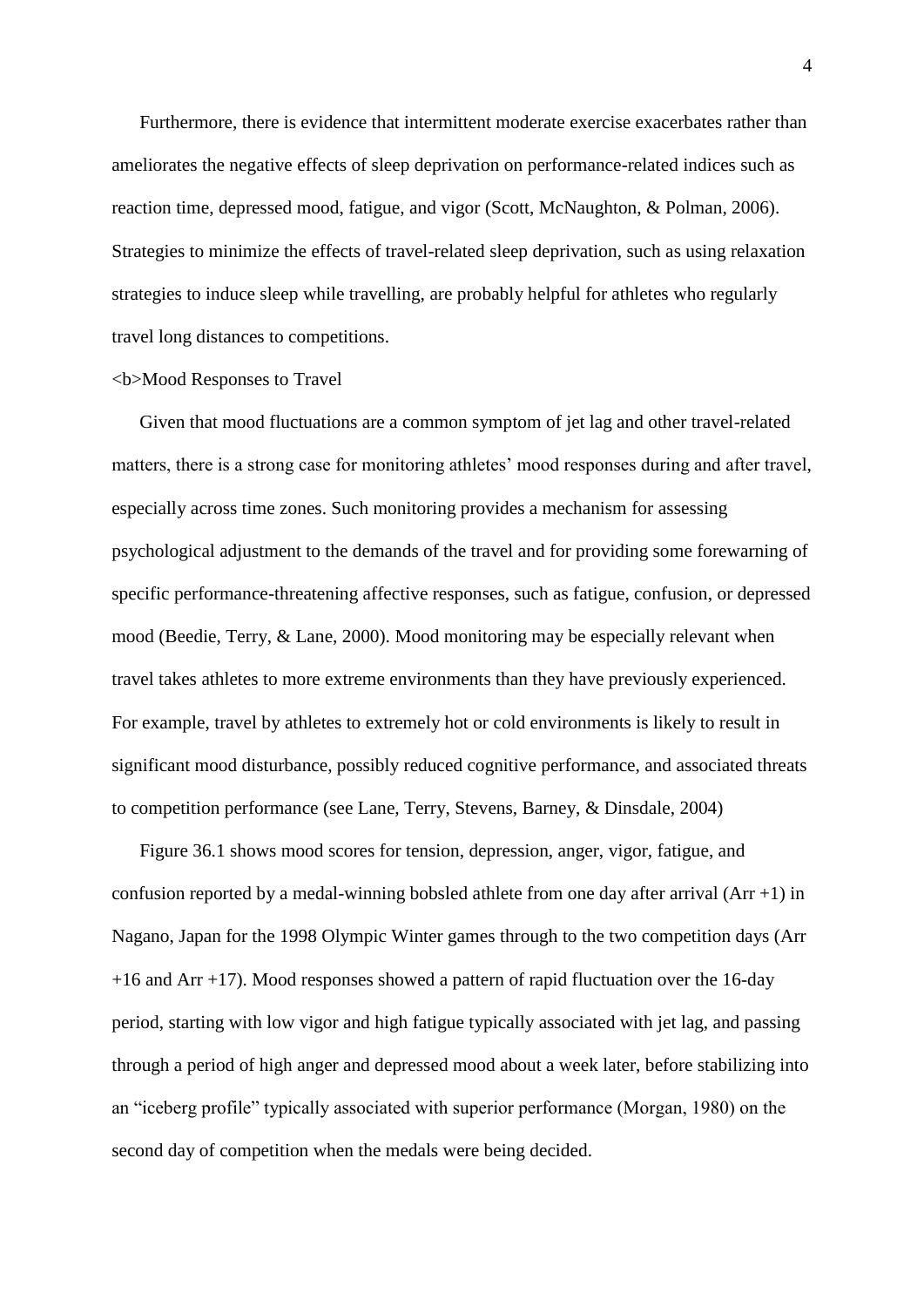Prior to departing London for Japan at the beginning of February, the bobsled team and its coaching and support team, of which I was a part, had completed a return trans-Atlantic crossing between London and Florida for a training camp in mid-January. Given that Florida is 5 hours behind London and Nagano is 9 hours ahead, this schedule represented a 14 hour time change in the space of less than 3 weeks. The athlete in question experienced acute symptoms of jet lag. The significant mood disturbance he reported could be explained partly by time zone adjustments and sleep disruptions, especially the fatigue and vigor scores. The elevated scores for anger and depressed mood, however, were reflective of his over-reaction to relatively minor issues from home that he felt powerless to address while in Japan. These sorts of magnified emotional responses to what would be seen, at other times, as simple daily hassles are part of the emotional intensification brought about by the Olympic experience, but made worse by the underlying irritation that is a common symptom of travel fatigue and jet lag.

## <b>Effects of Travel on Athletic Performance

A central question to be addressed is whether long-distance travel has a demonstrably negative effect on athletic performance. A review of the research literature published nearly 20 years ago concluded that "no compelling evidence exists demonstrating that air travel adversely influences athletic performance" (O'Connor & Morgan, 1990, p. 20). Since that review was published, however, further evidence has been produced that suggests that some of the issues commonly associated with travel across multiple time zones, notably jet lag, sleep deprivation, and travel fatigue, may indeed bring about significant performance decrements. Reilly and colleagues, for example, have described a range of associated performance decrements, including reduced muscle strength, slower sprint times, and impaired choice reaction times (see Reilly, Atkinson, & Waterhouse, 1997)*.*  <a>Common Difficulties Experienced During Travel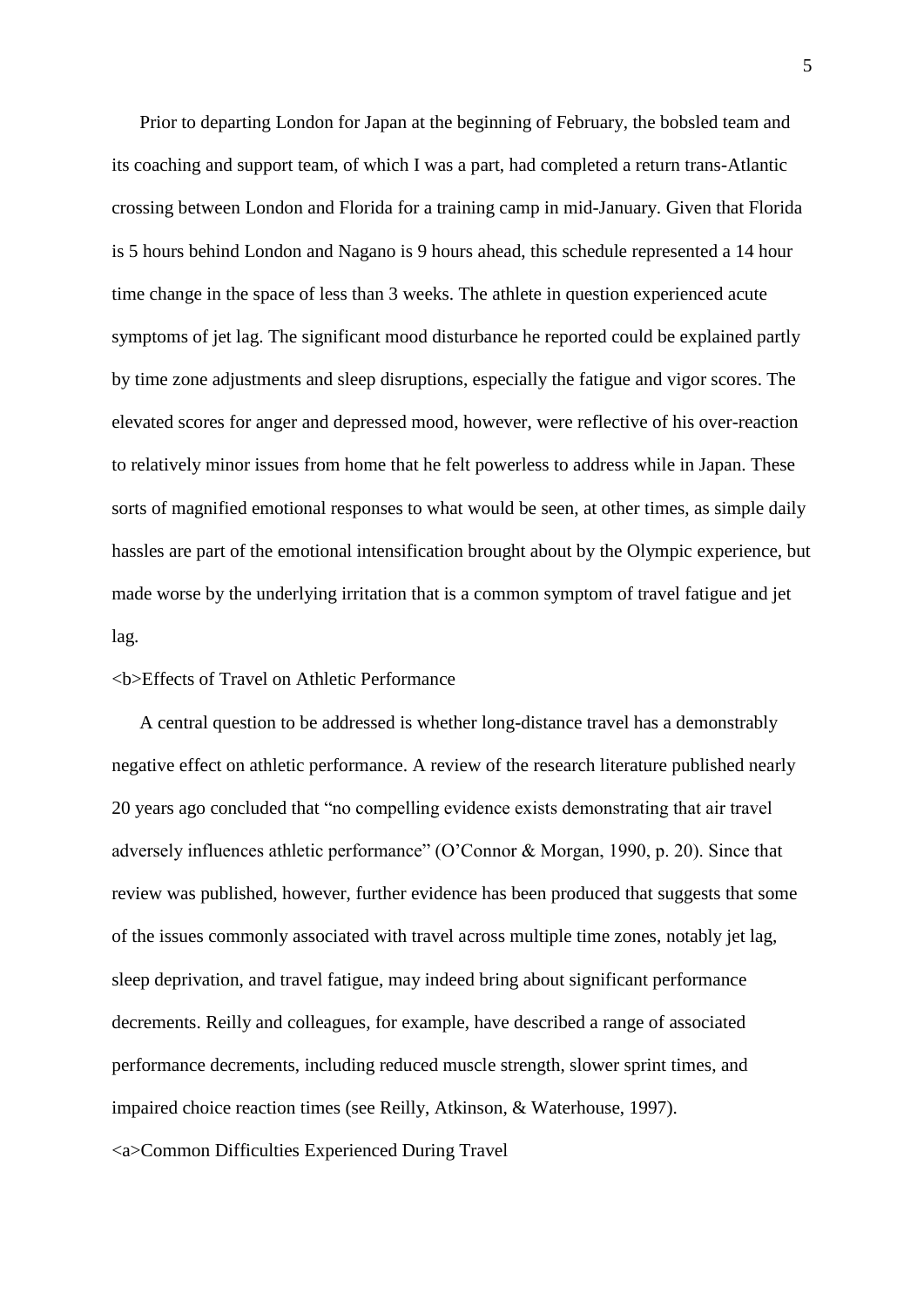Although travel is an exciting prospect for many athletes, it can be sufficiently fraught with difficulties to lose its appeal for regular travellers. Air travel, at its worst, involves the physical stressors of sitting still for long periods of time in a noisy, cramped environment while breathing poor quality air, eating unappealing food, and losing sleep. On top of these conditions, there are the psychological stressors of potential delays and missed flights, forgetting important items, time away from family and friends, guilt about shirking responsibilities back home, and concerns about terrorism. Although there is limited scientific evidence that these stressors, individually or collectively, represent significant threats to sport performance, they appear unlikely to enhance athlete well-being.

A significant travel challenge in some sports involves the safe transport of essential equipment. In tennis or badminton this challenge may involve little more than remembering to pack racquets and clothing, but in other sports, such as kayaking, rowing, shooting, and equestrian, the logistical complications of international travel with boats, guns, or horses are considerable. I have witnessed many occasions where a key piece of equipment was lost, broken, or impounded by overzealous customs officials, and the prospects of competition success disappeared with the equipment. At the 2003 World Shooting Championships, for example, an Olympic medallist's shotgun remained impounded at London's Heathrow airport as he boarded a plane for Cyprus, despite his paperwork being in order. Having to compete with a borrowed gun effectively shattered his chances of a medal, and he finished well down the field. Thorough advance planning and taking all necessary precautions are central to overcoming these types of travel challenges but, in addition, many athletes take crucial items of equipment in their hand luggage where air transport regulations allow.

There are several other seemingly minor but potentially significant challenges associated with successful domestic and international travel, in particular to high security competitions such as the Olympic Games. These challenges include accommodation, nutrition and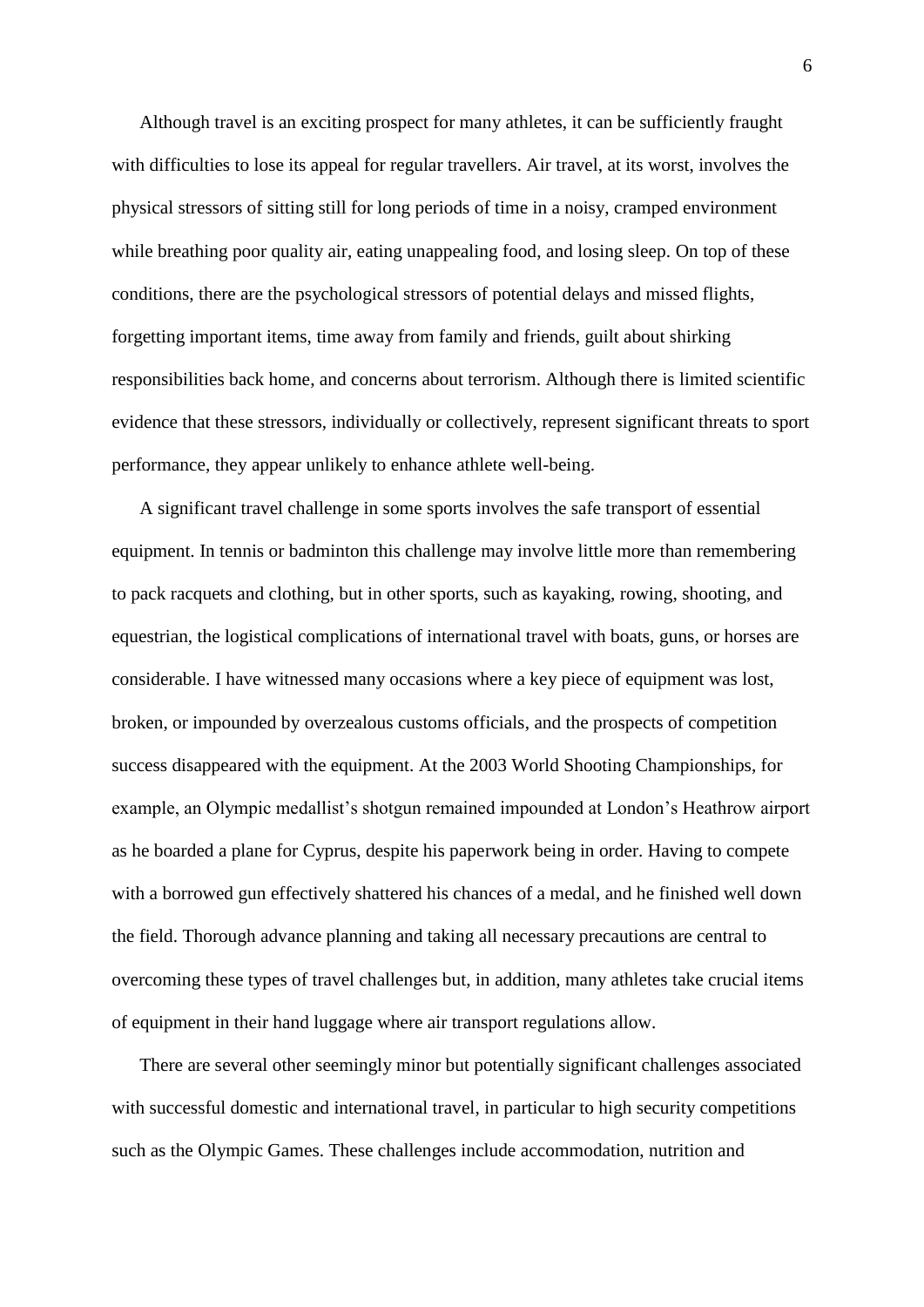hydration, local transport, difficulties regarding accreditation and overbearing security arrangements, and acute homesickness as a result of being separated from family and friends for extended periods. Regarding accommodation, it is common for teams with tall athletes, such as basketball, volleyball, or rowing, to find that hotel beds are too small to allow for a good night's rest and, as a result, sleep deprivation becomes a significant issue.

While accompanying teams, I have several times heard defeats on the road attributed to the poor quality of the available food. In one instance, during an overseas trip to Thailand with the Brunei national sepak takraw<sup>1</sup> team, the athletes took several rice cookers and a supply of uncooked rice with them because they did not like the taste of the rice served in Thailand. It is common among athletes traveling overseas to address the problem of unfamiliar and/or unpalatable food by taking their own supplies where customs restrictions allow. Some teams even go to the trouble of taking their own chefs with them to major championships.

Hydration strategies are also of prime importance during travel, given that air-conditioned surroundings and/or humid climates can severely dehydrate athletes. In my experience, many athletes need frequent reminders to carry and consume sufficient quantities of water to prevent the negative effects of dehydration. Avoiding consuming local water is an absolute necessity when traveling to developing countries, especially those where water-borne diseases are prevalent. Although most athletes are sensible enough to drink only bottled water in such destinations, some are caught out by fruit or vegetables washed under restaurant taps or ice cubes made from local water. I have many times counseled athletes who have missed world championship events in places such as Egypt, India, and China because of severe gastrointestinal complaints.

1

<sup>&</sup>lt;sup>1</sup> Sepak takraw is a sport played in Southeast Asia, similar to volleyball, except that players can only use their feet, knees, chest, and head to touch the ball, which is made of rattan or synthetic alternatives.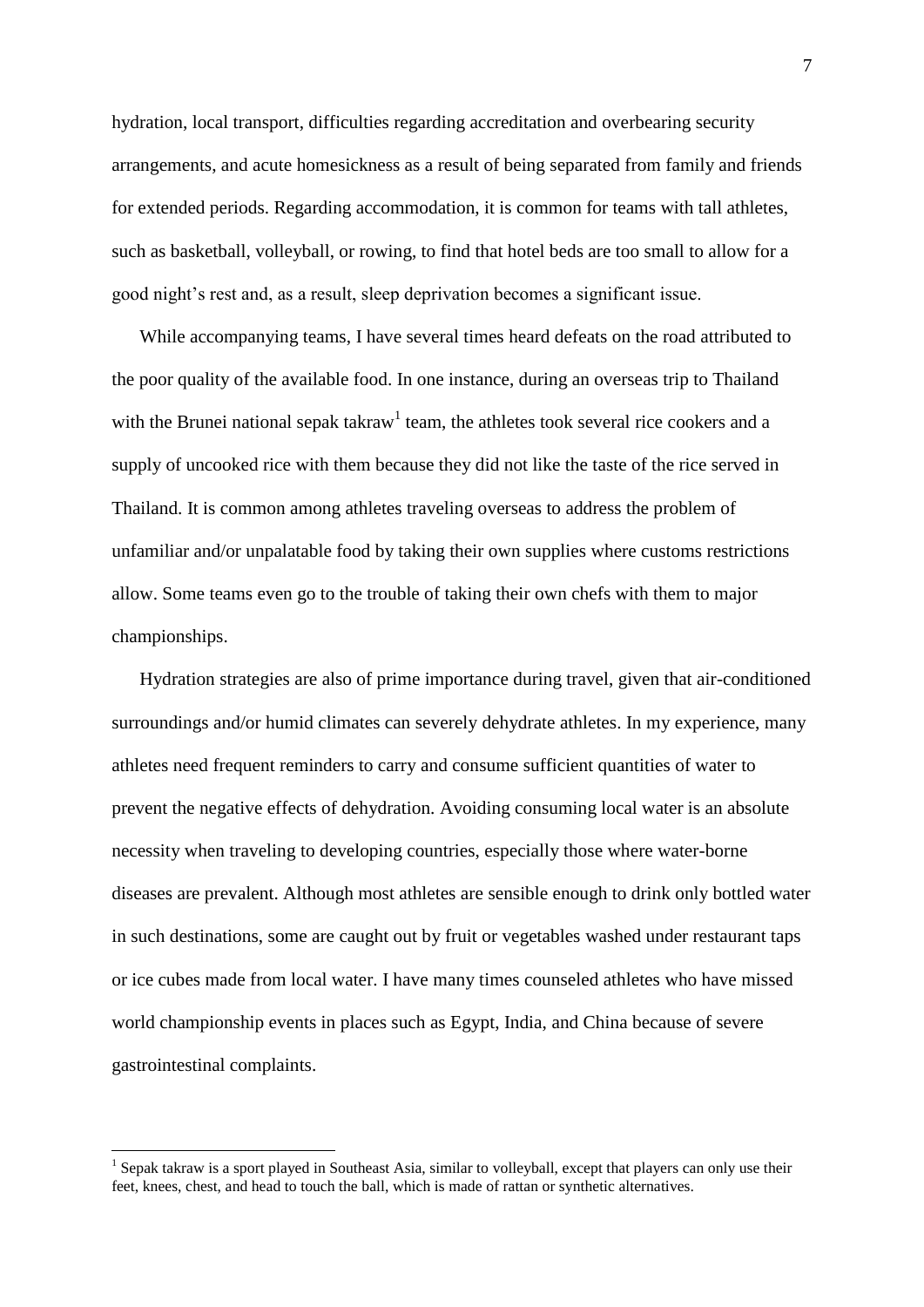The vagaries of local transport in unfamiliar locations can also produce significant stress. Timely arrival at competition venues, even at events that are otherwise impeccably organized, can prove challenging. For example, arrangements to transfer athletes and officials between the athletes' village and competition venues at the 1996 Olympic Games in Atlanta were, at times, so chaotic and unreliable that some teams relocated, at considerable expense, to rental accommodation nearer their competition venues, and at least one team resorted to highjacking an official bus to drive themselves to their competition, such was their fear of arriving late.

On the issue of security, at many international events, athletes and officials are required to wear accreditation around their necks to identify their status and the areas to which they are allowed access. In the past, some athletes have missed their events at the Olympic Games because they forgot to carry their accreditation, and I personally witnessed tennis champion Steffi Graf being temporarily denied access to the stadium during the Wimbledon Championships for the same reason, until common sense eventually prevailed.

It might be assumed incorrectly that homesickness is primarily restricted to children or inexperienced travellers. On tour with teams, I have often been faced with experienced professional athletes in tears because they were missing their loved ones. Indeed, time spent away from family while traveling with teams is frequently cited by prominent athletes as a reason why they have decided to retire from international competition. To counteract this issue, some international teams have allowed partners and occasionally children to travel with the team for all or part of a lengthy overseas tour. This strategy may help to solve the homesickness issue but may simultaneously create a problem of divided focus among the athletes, and such a strategy requires careful management.

When athletes are on the road, most will naturally want to stay in touch with friends and loved ones via their mobile phones. Not only can this practice prove and expensive in many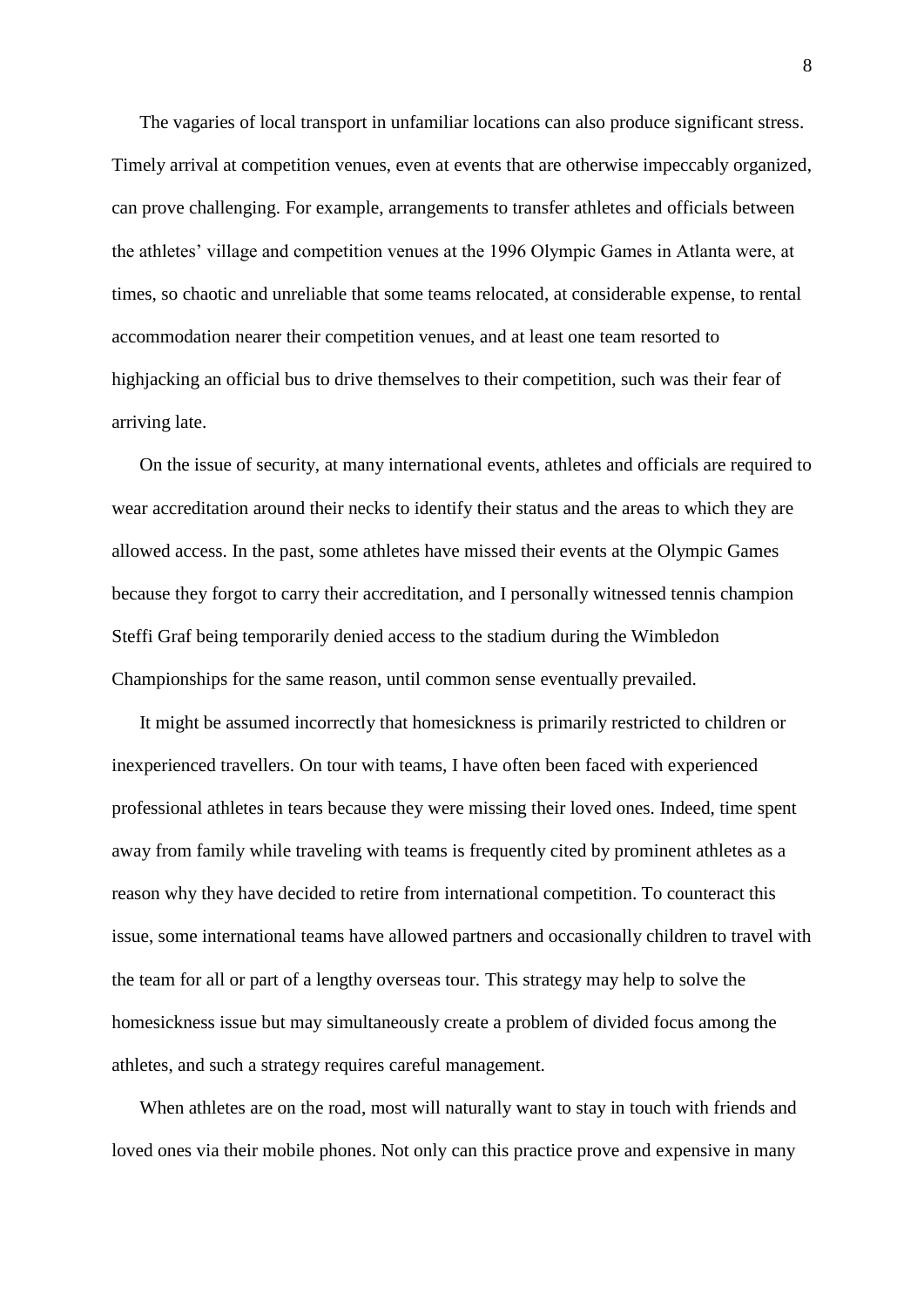overseas destinations, it also may raise potential problems during competitions. I have known instances where, for example, a partner back home has ended a relationship by text on the morning of an Olympic race, or where a dozen friends have called with good luck messages just prior to competition. Most teams have strict rules about when athletes can and cannot use mobile phones, with many management teams restricting use to post-training or postcompetition periods. Having clear rules about phone use becomes paramount when teams are traveling and especially during overseas competition.

It is not uncommon for traveling athletes to adopt strategies that may inadvertently exacerbate the effects of travel fatigue and jet lag. For example, constantly calculating the time back home when in a new time zone is generally to be avoided. Knowing that it is 2 a.m. the next morning in Sydney while you are in Europe, where it is 4 p.m. the previous afternoon, may help you to avoid waking up a family member or friend in the middle of the night with an ill-timed phone call, but it is also likely to make you feel tired and to slow your adjustment to the new time zone. The usual recommendation is to switch your watch to the time zone at your destination as soon as you board the plane and then try, as far as possible, to eat and sleep in accordance with the destination time zone. In-flight meal times, however, often make the latter part of this suggested strategy impractical.

#### <a>Recommended Strategies for Effective Traveling

There are a wide range of strategies that can minimise the potential negative effects of travel. The Fédération Internationale de Médecine du Sport (FIMS) has produced a position paper that includes a range of recommendations for effective travel (see Table 36.1). Although these recommendations represent sound evidence-based advice, they may not suit everyone or every situation. From my own experiences, I find that a glass of wine with my airline meal (not recommended by FIMS) plus plenty of water to limit dehydration, greatly benefits the quality of my in-flight sleep. Furthermore, having taken an aspirin to guard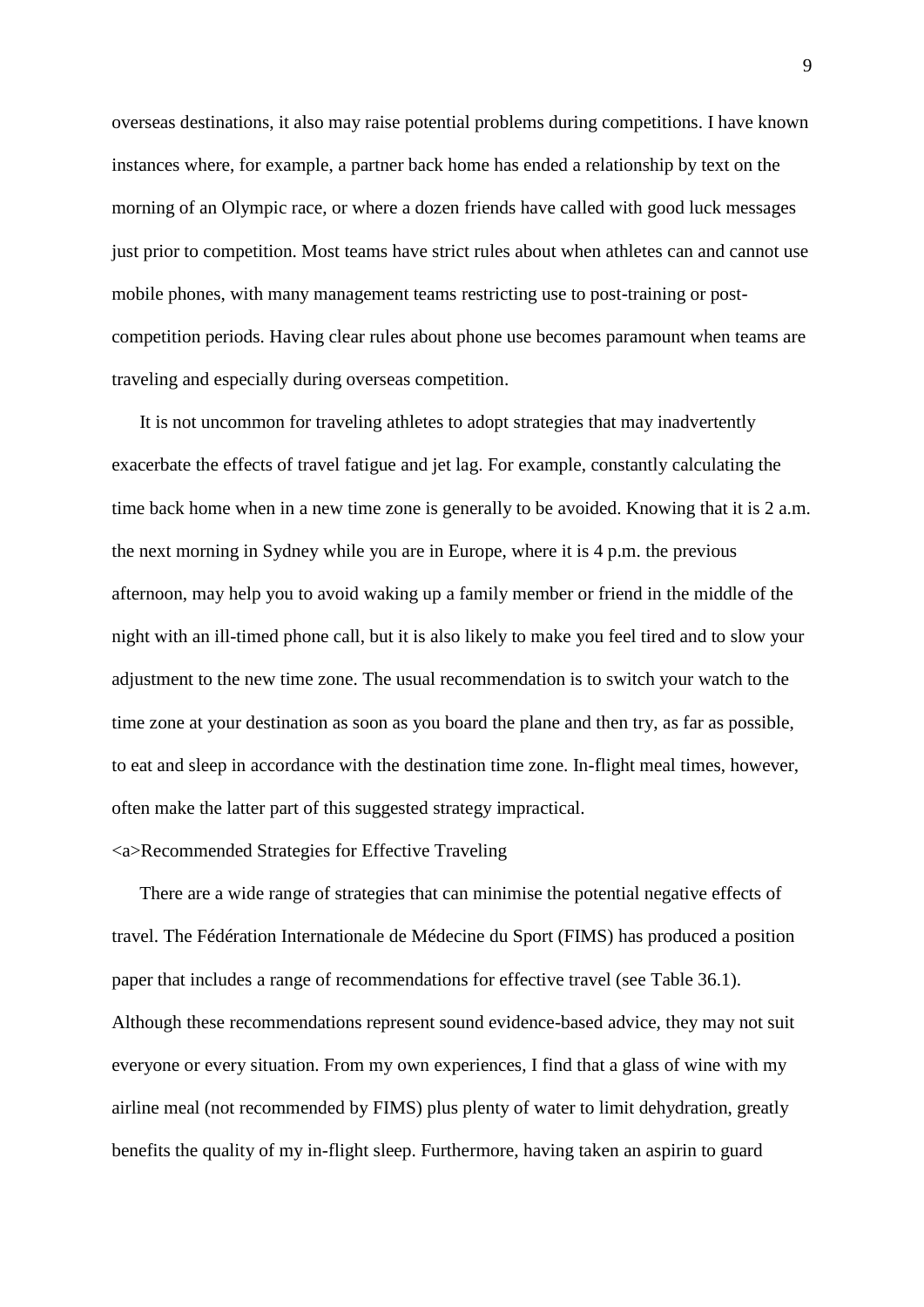against risk of deep vein thrombosis, I find an extended sleep to be a better option than a series of catnaps punctuated by on-board exercise breaks, as recommended by FIMS. There are additional specific recommendations for female athletes. Gunning (1999) pointed out the need for women who take oral contraceptives to ensure they continue to take them at the appropriate time of day corresponding to their normal routine at home; otherwise the contraceptives may become less effective.

To augment these recommendations, other strategies can be put in place before, during, and after travel to good effect. Before travel, having all the basics in place related to tickets, passports, visas, vaccinations, currency, insurance, clothing, and equipment helps to minimize stress. Many athletes who travel regularly keep a list of essential items to reduce the risk of forgetting a vital piece of equipment. Also, it is a good idea to use online check-in to pre-book an aisle or exit seat, both of which allow easier movement around the aircraft, and exit seats also have more leg room.

During travel, there are obvious strategies, such as wearing comfortable clothing, trying to secure the best seats possible on a plane, and taking water and snacks with you. More important though, is trying to adopt the attitude that you are going to relax and enjoy the experience. I regard this attitude as one of the key aspects of successful travel. On frequent trips between Australia and Europe, the mindset I adopt is that for the next 24 hours (or in some cases 36 hours or even 48 hours) I have no responsibilities other than to turn up for my flight on time, I have no decisions to make other than choice of food, drinks, and movies, and if I want anything I press an overhead button and someone arrives to help me. Adopting a passive approach to travel can make it a much more relaxing experience.

After arrival, certain key strategies will help minimise the negative effects of travel. About two-thirds of those who travel across time zones will experience the effects of jet lag (Rajaratnam & Arendt, 2001). To counteract jet lag, it is important to stay awake during the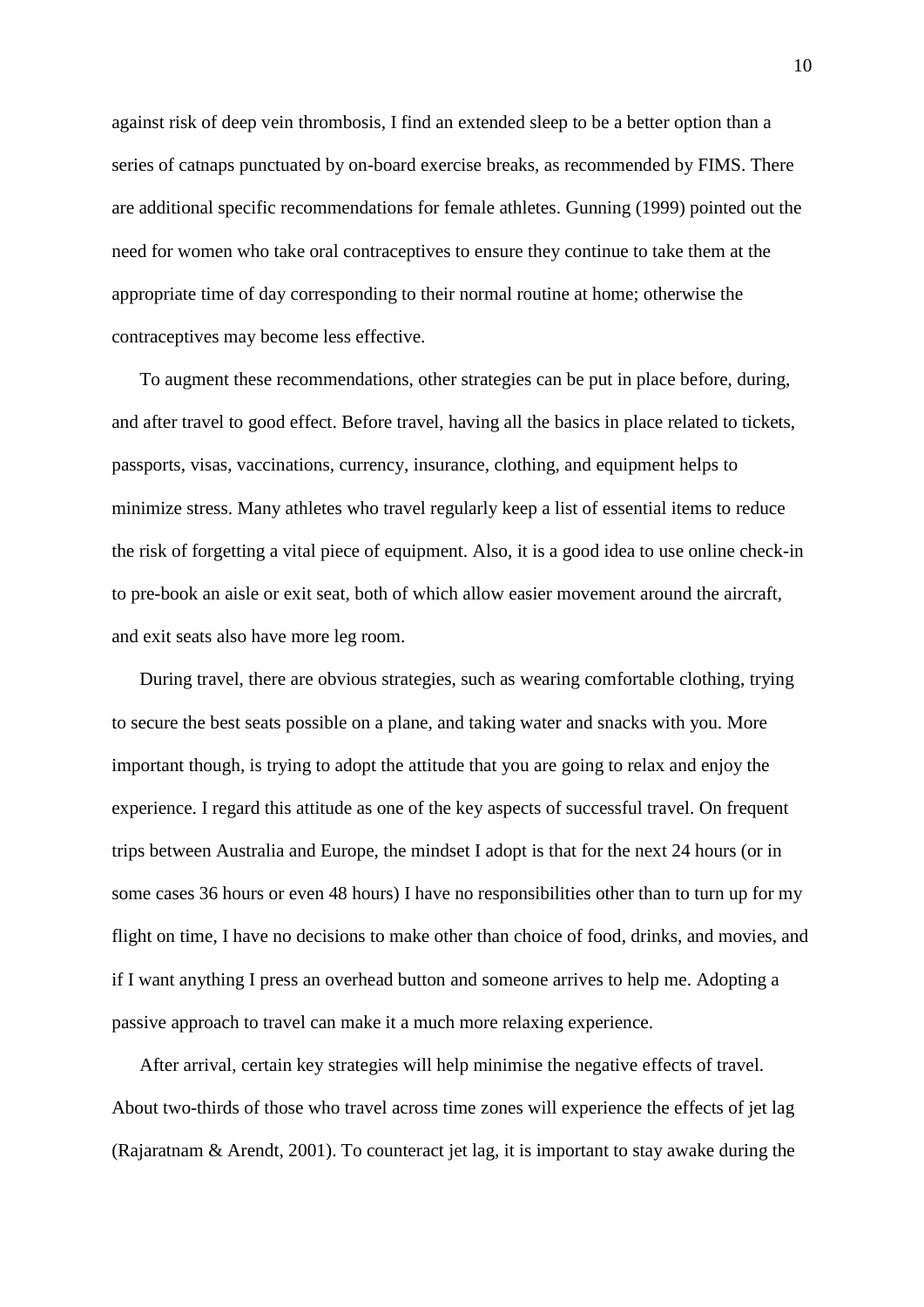day and to avoid the temptation to take extended naps; although a short 20-minute nap after you have eaten lunch may prove beneficial (Reilly & Edwards, 2007). Legal stimulants such as caffeine, which is found in a wide range of beverages, may also improve alertness and cognitive performance after a long journey. If possible, try to complete your training in the morning and plan social activities for the afternoon. Another good strategy is to eat a highprotein breakfast, because protein increases adrenaline secretion, which promotes alertness, whereas it is recommended to increase carbohydrate intake during the evening meal, to promote serotonin synthesis, which causes drowsiness.

A somewhat contentious approach to counteracting jet lag symptoms is to use pharmaceutical strategies, such as taking sedatives or melatonin. Sedatives, including lowdose benzodiazepines, will help most individuals sleep better on flights, but they are not effective in helping athletes accelerate their body clock adjustments, and they can even slow this process (Reilly, Atkinson, & Budgett, 2001). Also, given the potential side effects of sedatives for some individuals, such as prolonged drowsiness and disorientation, they are generally not recommended for traveling athletes unless prescribed by a physician.

On the other hand, the sleep hormone melatonin appears to have significant benefits for the traveling athlete, although evidence of its efficacy is somewhat equivocal. Melatonin helps to move the body clock in the opposite direction to bright light. It delays the body clock at times in which bright light advances the body clock, and advances the body clock at times in which bright light delays the body clock (O'Connor, Youngstedt, Buxton, & Breus, 2004). Therefore, if used appropriately in the correct dosage<sup>2</sup>, melatonin can counteract symptoms of jet lag. Lewy, Saeeduddin, and Sack (2005) have clearly demonstrated its effectiveness in phase-shifting the human body clock. Moreover, Petrie, Conaglen, Thompson, and

<u>.</u>

<sup>&</sup>lt;sup>2</sup> Doses of melatonin between 0.5 mg and 5 mg have been shown to be effective, although 5 mg doses facilitate faster and better sleep. Melatonin is normally taken close to the target bedtime for the first 2-3 nights after arrival, having crossed five or more time zones (see Herxheimer & Petrie, 2002).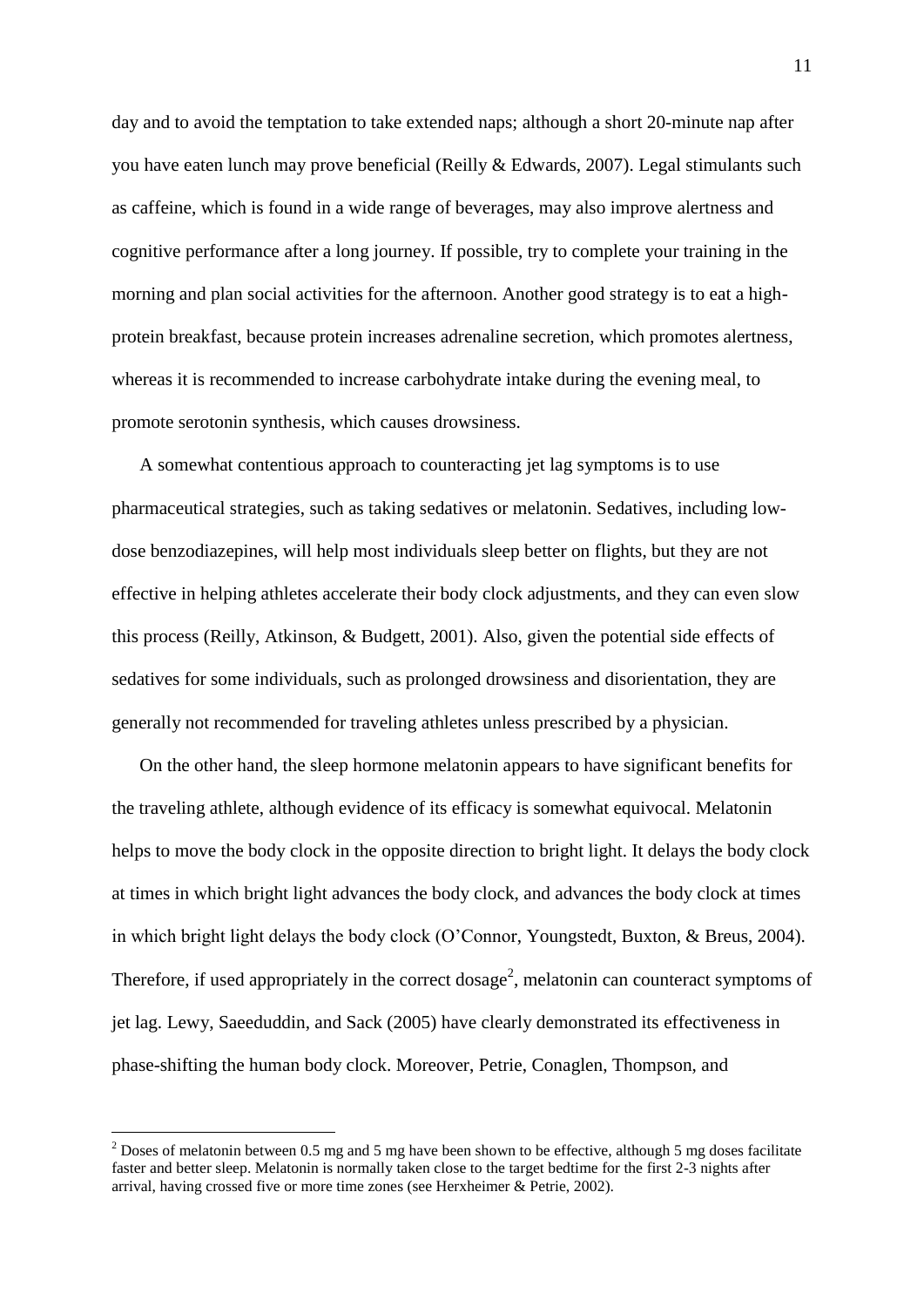Chamberlain (1989) supported its efficacy for reducing jet lag symptoms more than 2 decades ago using a double blind, placebo controlled, crossover design.

Nevertheless, an often-cited study of 257 Norwegian physicians who visited New York for 5 days and were monitored for 1 week after returning to Oslo (Spitzer et al., 1999) showed melatonin to be no more effective at counteracting jet lag than a placebo. Also, a recent meta-analysis concluded that melatonin was not efficacious (Buscemi et al., 2006), although Arendt (2006) judged this conclusion to be controversial and suggested that it might be explained by variations in quality and content of individual melatonin preparations and the absence of large randomised controlled trials. Other summaries of the literature have strongly supported the efficacy of melatonin in the treatment of jet lag including a review by Herxheimer and Petrie (2002), which found that of 10 randomised controlled trials that had evaluated melatonin, eight had supported its efficacy in counteracting jet lag.

Although melatonin is a popular and seemingly effective treatment for jet lag, some concerns remain. First, the potency and purity of melatonin products available over the counter in the United States, for example, is not regulated by federal food and drug administration agencies (Naylor & Gleich, 1999). Second, although melatonin is generally regarded as safe with very low incidence of side effects from short-term use (Buscemi et al., 2006), it is not recommended for people with epilepsy or for those taking the anti-coagulant drug, warfarin.

When on tour, especially on rest days, it is important to keep a balance between free time and organised activities. The maxim that idle hands make mischief can apply in several different ways, from athletes staying out too late, over-indulging in food and drink, picking up an injury from an impromptu game of soccer, or turning up late or not at all for important team activities. Australian newspapers all too often include reports of rugby league players getting into bar room brawls while on the road, and sports journalists had a field day with the

12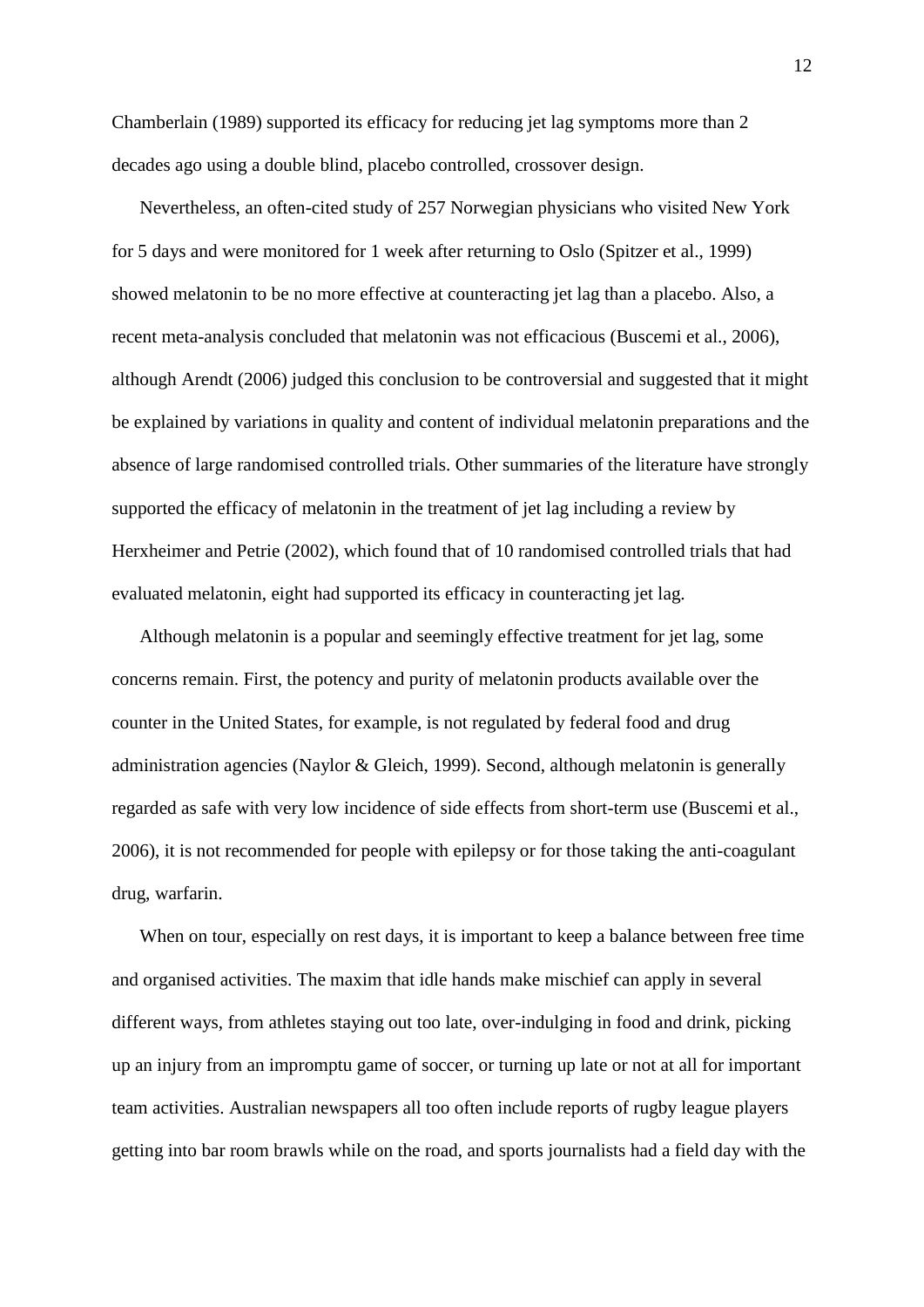2008 incident involving cricketer Andrew Symonds, who was omitted from the national team's tour of India for missing a compulsory team meeting because he chose to go fishing instead.

During down time, quite a few athletes like to rest or watch DVDs in their hotel rooms or lounge around the hotel pool, whereas others prefer to go shopping, and some seek out the cultural experience of the local environment. At the 2008 Beijing Olympic Games, the Australian team organised a well-received trip to the Great Wall of China for athletes who had completed their events. Most athletes were delighted by this experience, but not everyone is so enthusiastic about historic visits. One athlete, who finds cultural activities tedious, told me in Beijing that "we have our own walls back home and anyway I've already seen a picture of it."

Although often arduous, well-managed travel can carry significant benefits for sport teams. Road trips are stereotypically seen as positive bonding experiences for the individuals involved. The shared experiences, both positive and negative, can create bonds between players, coaches, and support staff that endure for a long time afterwards. Other obvious benefits of travel lie in the cultural and social experiences that come with it. I always advise athletes to include some sightseeing or visits to local cultural attractions if their training and competition schedules permit. I say this after consulting with many experienced athletes who came to the end of their sporting careers and regretted that they spent so much of their time in airports, hotels, and competition venues, and so little time seeing the wonders of the places they had visited.

## <a>Summary

There are many ways in which a sport psychologist can help to promote effective team travel. Analysis of the role of traveling practitioners has shown it to involve about 50% organizational issues (Terry, Hardy, Jones, & Rodgers, 1997). Part of this organizational role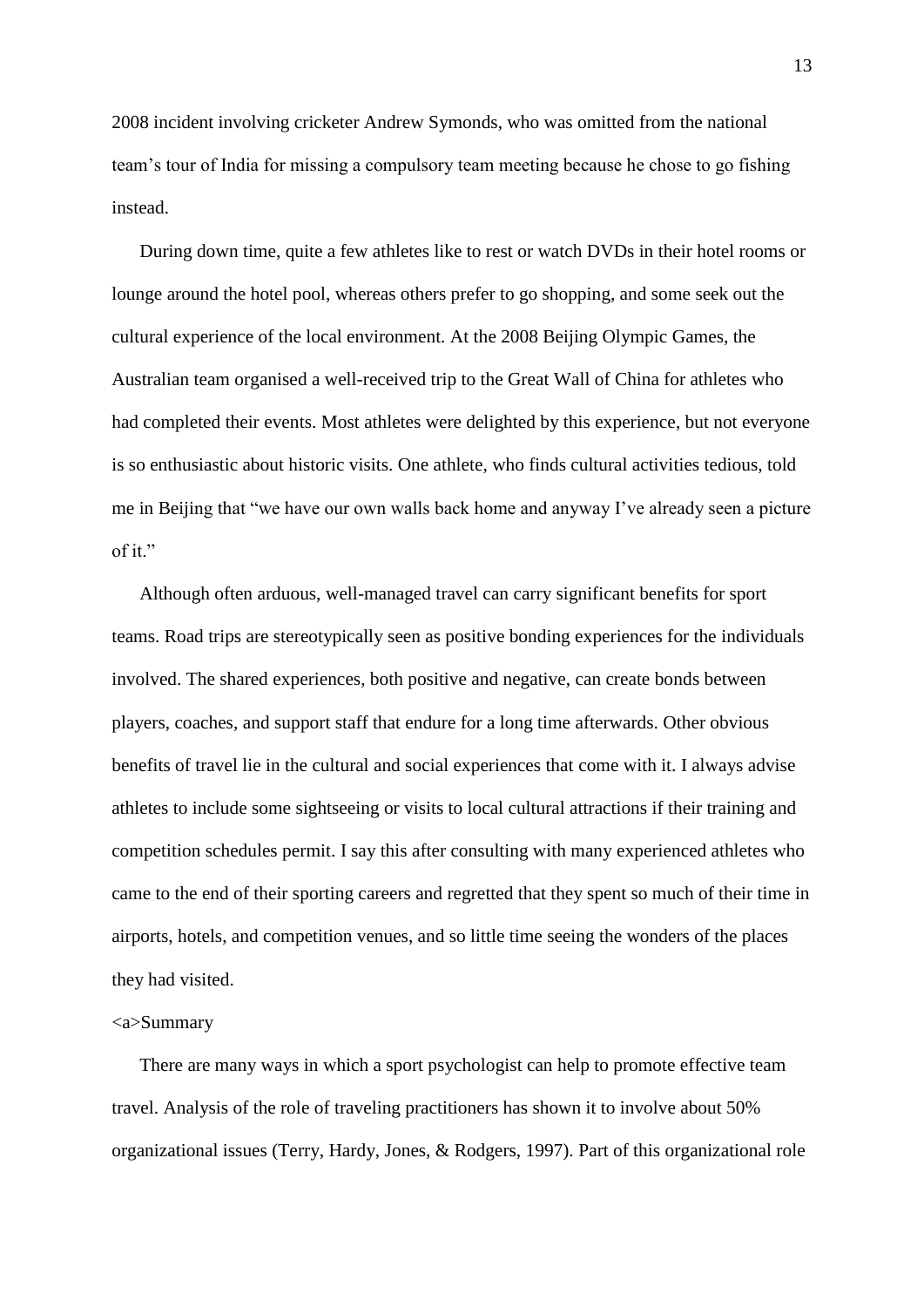is educational, providing athletes, coaches, and other support staff with information to better prepare them for successful travel outcomes. Sport psychologists can also support team management in the planning and implementation of schedules for travel, rest and social activities, monitor the psychological responses of all involved during travel, help to resolve interpersonal issues that might arise on the road, and facilitate subsequent post-event evaluation processes.

At an individual level, travel provides many opportunities to discuss performance-related issues with athletes and coaches. Also, as an experienced traveller, I often keep a close eye on the wellbeing of the less experienced athletes, including helping to translate in countries where I have more language skills than they do or negotiating on an athlete's behalf if disputes arise. Box 36.1 summarizes some of the principles of successful team travel.

Acknowledgement. I would like to thank Victoria Parker of the University of Southern Queensland for her helpful comments on earlier drafts of this chapter.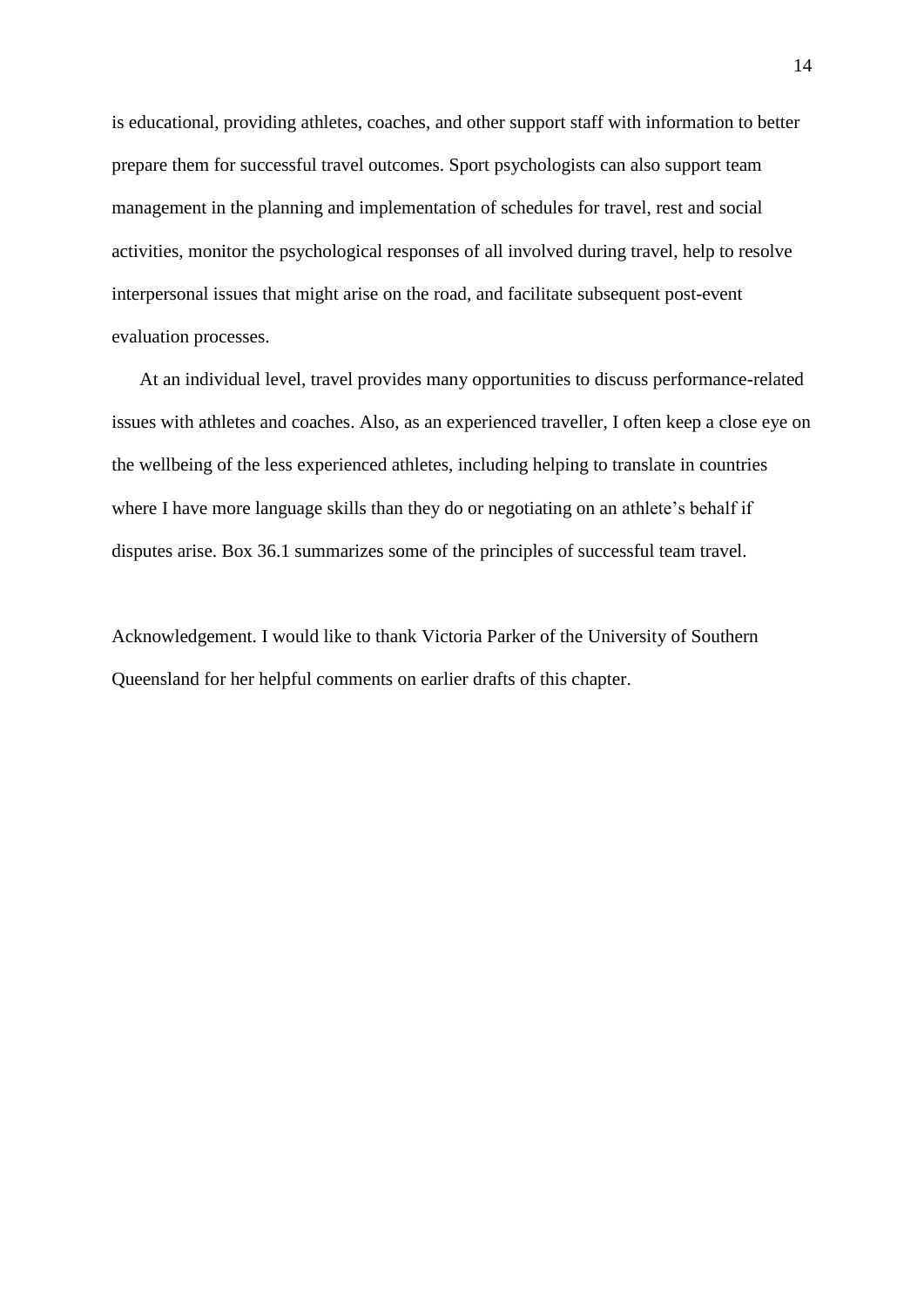#### References

- Arendt, J. (2006). Does melatonin improve sleep? Efficacy of melatonin. *British Medical Journal, 332*, 550.
- Beedie, C. J., Terry, P. C., & Lane, A. M. (2000). The Profile of Mood States and athletic performance: Two meta-analyses. *Journal of Applied Sport Psychology, 12,* 49-68.
- Buscemi, N., Vandermeer, B., Hooton, N., Pandya, R., Tjosvold, L., Hartling, L., et al. (2006). Efficacy and safety of exogenous melatonin for secondary sleep disorders and sleep disorders accompanying sleep restriction: meta-analysis. *British Medical Journal, 332*, 385–93.
- Gunning, L. (1999). *Travel recommendations for female athletes: Impact of travel fatigue on performance and recovery in elite female athletes*. Concord West, NSW, Australia: New South Wales Department of Sport and Recreation.
- Herxheimer, A., & Petrie, K. J. (2002). Melatonin for the prevention and treatment of jet lag. *Cochrane Database of Systematic Reviews, 2,* CD001520.
- Lane, A. M., Terry, P. C., Stevens, M., Barney, S., & Dinsdale, S. L. (2004). Mood responses to athletic performance in extreme conditions. *Journal of Sports Sciences, 22,* 886-897.
- Lewy, A. J., Saeeduddin, A., & Sack, R. L. (1995). Phase shifting the human circadian clock using melatonin. *Behavioural Brain Research, 73*, 131-134.
- Morgan, W. P. (1980). Test of champions: The iceberg profile. *Psychology Today, 14,* 92- 108.
- Naylor, S., & Gleich, G. J. (1999). Over-the-counter melatonin products and contamination. *American Family Physician, 284*, 287–288.
- O'Connor, P., & Morgan, W. P. (1990). Athletic performance following rapid traversal of multiple time zones: A review. *Sports Medicine, 10*, 20-30.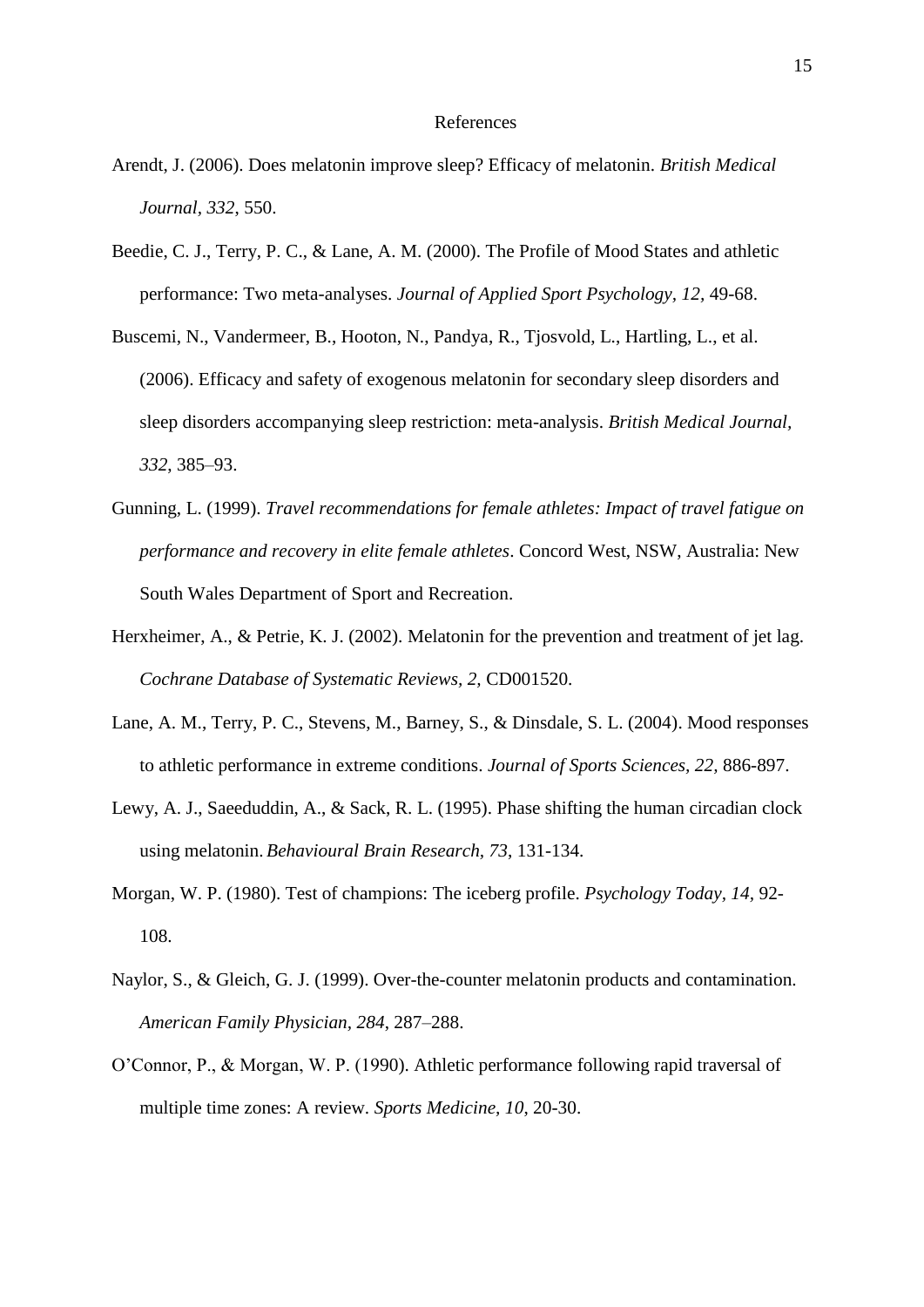- O'Connor, P., Youngstedt, S. D., Buxton, O. M., & Breus, M. D. (2004). *Air travel and performance in sports.* International Federation of Sports Medicine (FIMS) position statement. Retrieved on 4th November, 2008 from: [http://www.fims.org/](http://www.fims.org/%20files/)  [files/3](http://www.fims.org/%20files/)11417173/PS16%20Air%20travel%20March%202004.pdf
- Petrie, K., Conaglen, J. V., Thompson, L., & Chamberlain, K. (1989). Effect of melatonin on jet lag after long haul flights. *British Medical Journal, 298,* 705-707.
- Rajaratnam, S. M. W., & Arendt, J. (2001). Health in a 24-h society. *The Lancet, 358*, 999– 1005.
- Reilly, T., Atkinson, G., & Budgett, R. (2001). Effects of low-dose temazepam on physiological variables and performance tests following a westerly flight across five time zones. *International Journal of Sports Medicine, 22,* 166-174.
- Reilly, T., Atkinson, G., & Waterhouse, J. (1997). Travel fatigue and jet lag. *Journal of Sports Sciences, 15,* 365-369.
- Reilly, T., & Edwards, B. (2007). Altered sleep-wake cycles and physical performance in athletes. *Physiology and Behavior, 90,* 274-284.
- Scott, J. P. R., McNaughton, L. R., & Polman, R. C. J. (2006). Effects of sleep deprivation and exercise on cognitive and motor performance and mood. *Physiology and Behavior, 87,* 396-408.
- Spiegel, K., Leproult, R., & Van Cauter, E. (1999). Impact of sleep debt on metabolic and endocrine function. *The Lancet, 354*, 1435-1439.
- Spitzer, R. L., Terman, M., Williams, J. B., Terman, J. S., Malt, U. F., Singer, F., et al. (1999). Clinical features, validation of a new syndrome-specific scale, and lack of response to melatonin in a randomized double-blind trial. *American Journal of Psychiatry, 156*, 1392-1396.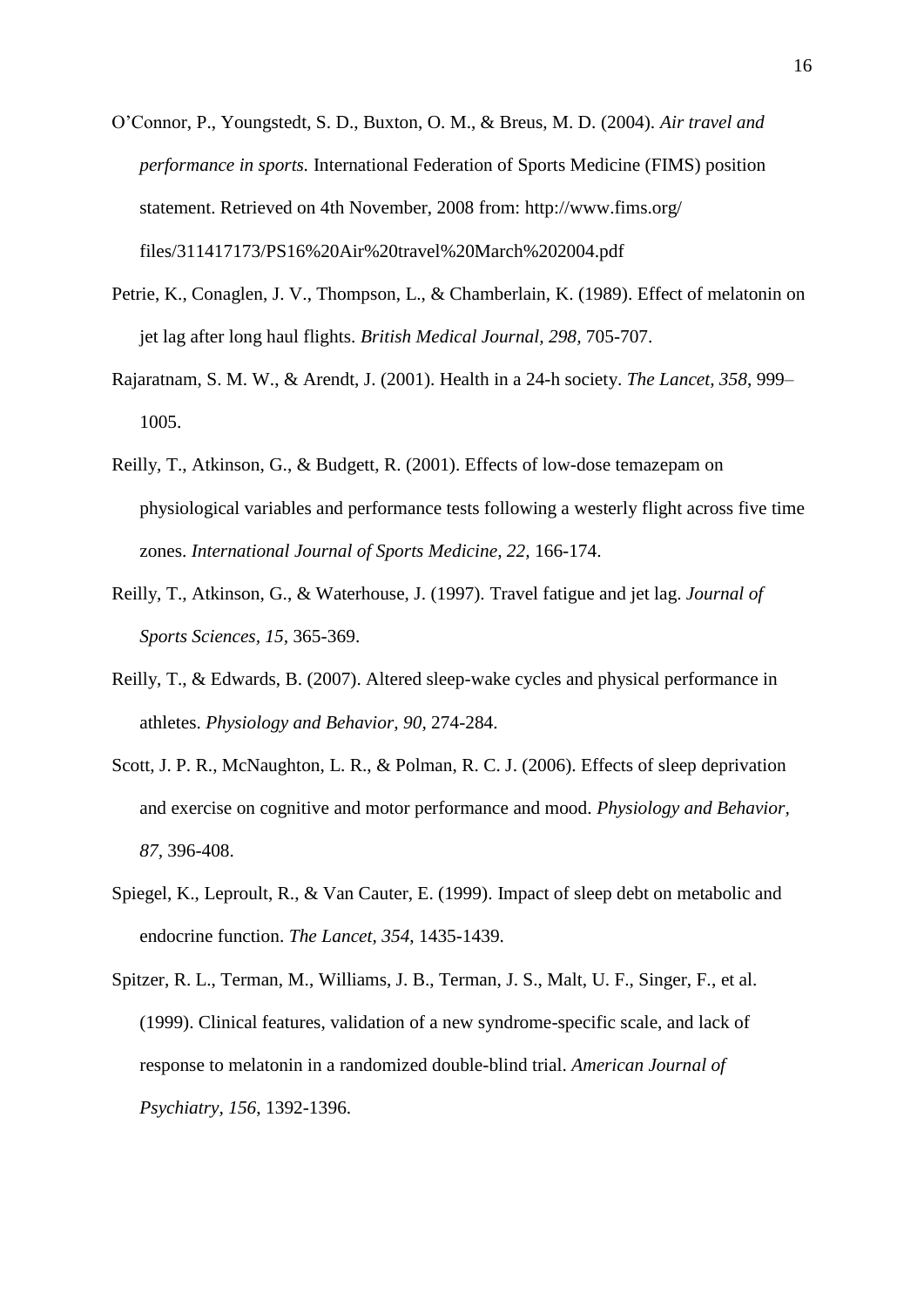- Terry, P. C., Dinsdale, S. L., Karageorghis, C. I., & Lane, A. M. (2006). Use and perceived effectiveness of pre-competition mood regulation strategies among athletes. In M. Katsikitis (Ed.), *Psychology bridging the Tasman: Science, culture and practice* (pp. 420- 424). Melbourne, VIC: Australian Psychological Society.
- Terry, P. C., Hardy, L., Jones, J. G., & Rodgers, S. (1997). Psychological support at the 1996 Olympic Games. *British Journal of Sports Medicine, 31,* 79.
- Waterhouse, J., Reilly, T., & Edwards, B. (2004). The stress of travel. *Journal of Sports Sciences, 22,* 946-966.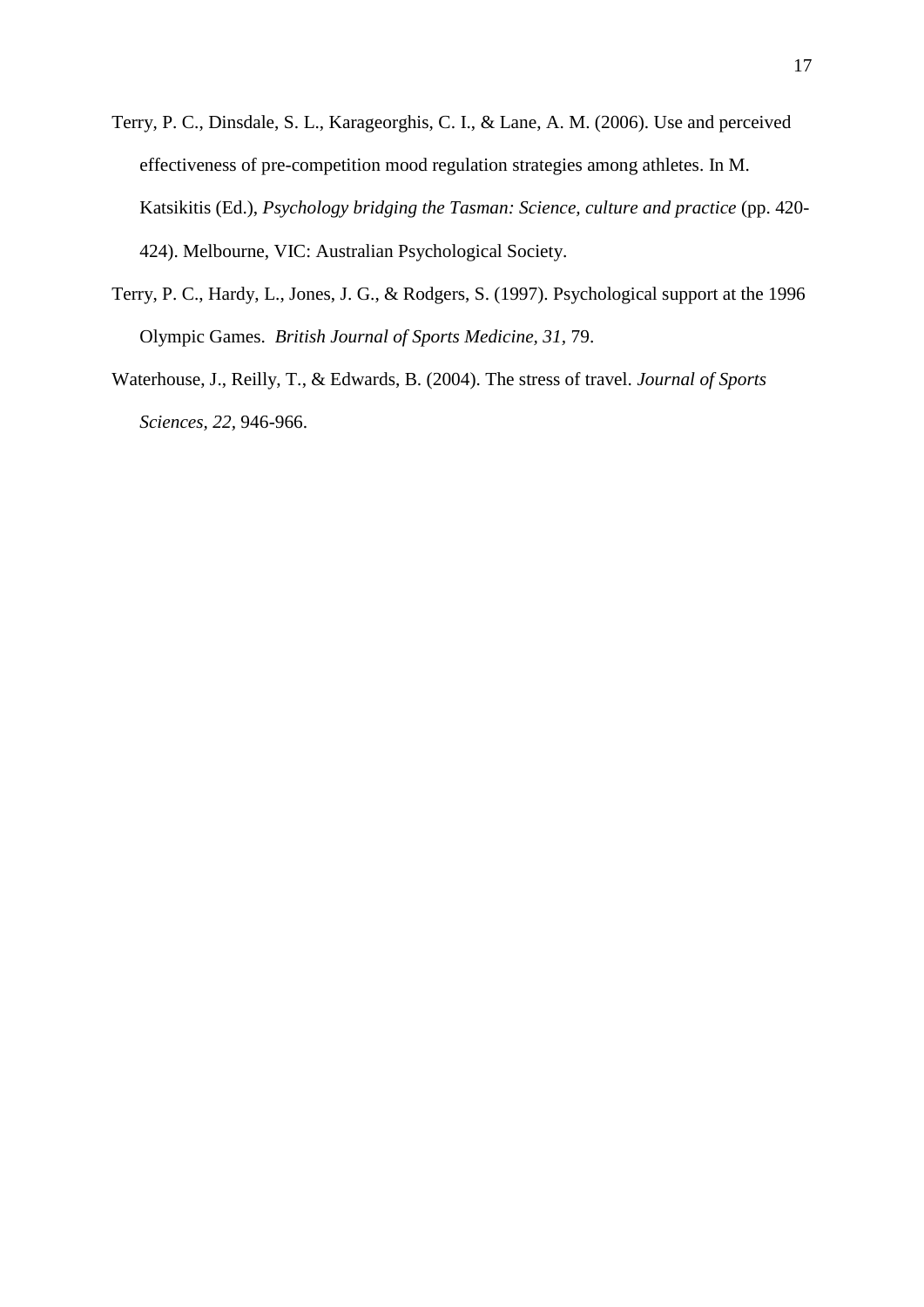# Table 36.1

*Travel Recommendations from the Fédération Internationale de Médecine du Sport (based on O'Connor, Youngstedt, Buxton, & Breus, 2004)*

\_\_\_\_\_\_\_\_\_\_\_\_\_\_\_\_\_\_\_\_\_\_\_\_\_\_\_\_\_\_\_\_\_\_\_\_\_\_\_\_\_\_\_\_\_\_\_\_\_\_\_\_\_\_\_\_\_\_\_\_\_\_\_\_\_\_\_\_\_

1. Before the flight, athletes should:

- Be provided with educational information about jet lag and circadian rhythms;
- Carefully plan for the trip to make it less stressful and more enjoyable;
- Avoid sleep deprivation;
- Consider shifting the sleep schedule (30-60 minutes per day) toward that of the destination for a few days prior to departure;
- Consider using appropriately-timed bright light and darkness, melatonin, or exercise to shift circadian rhythms<sup>3</sup>.

2. During the flight, athletes should:

- Drink plenty of water or fruit juices and limit alcohol and caffeine intake to combat dehydration due to the dry air;
- Stretch, perform mild isometric exercises, and walk, at least every hour to minimize muscle stiffness and the risk for thrombosis associated with prolonged inactivity;
- Consider using earplugs or noise-cancelling headphones to minimize stressful noise exposure;
- Avoid taking sleeping pills in the absence of a consultation with a physician.

3. After arriving, athletes should:

- Avoid heavy or unfamiliar meals;
- Consider engaging in a low intensity exercise session, which might need to be performed indoors because light exposure at the destination might counter the desired circadian phase shift;
- Consider avoiding heavy training for the first few days after a long flight;
- Consider using appropriately-timed bright light and darkness, melatonin or exercise to shift circadian rhythms.

<sup>1</sup>  $3$  For a detailed description of how to utilize appropriately-timed bright light to shift circadian rhythms, the reader is referred to O'Connor et al. (2004, pp. 7-9).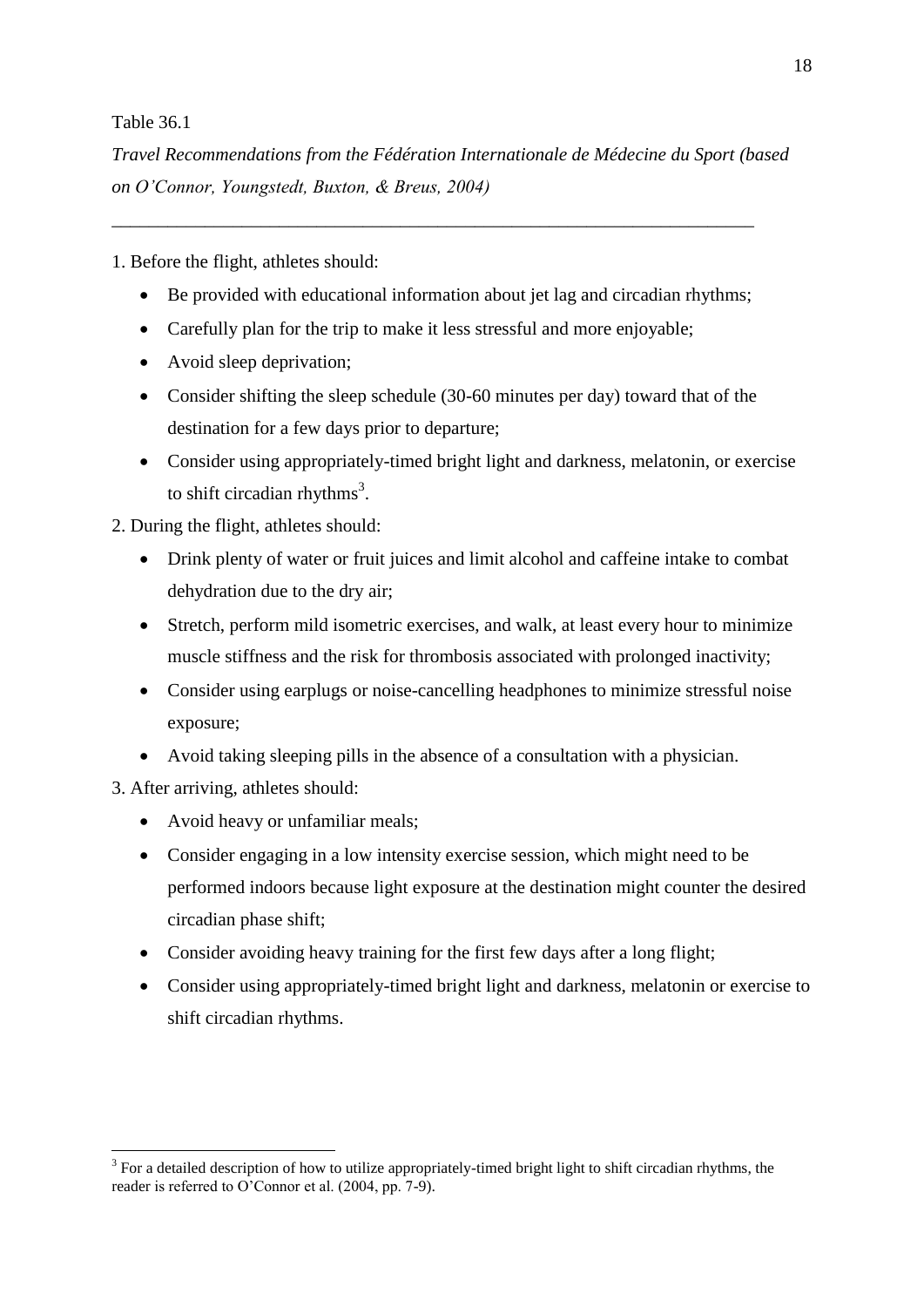

*Figure 36. 1.* Mood profiles of an international bobsled athlete during the 1998 Olympic Winter Games in Nagano, Japan.